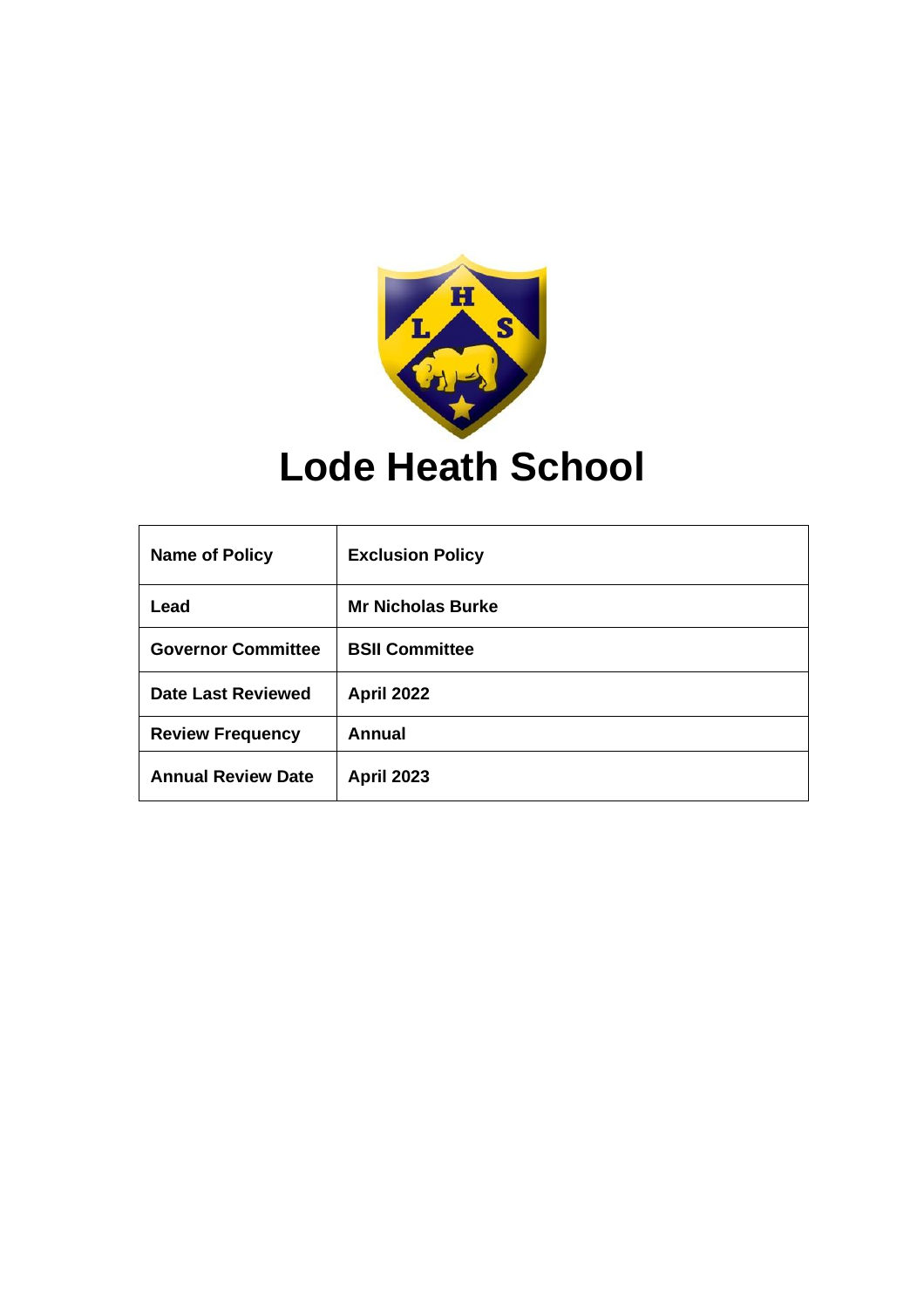# **Contents**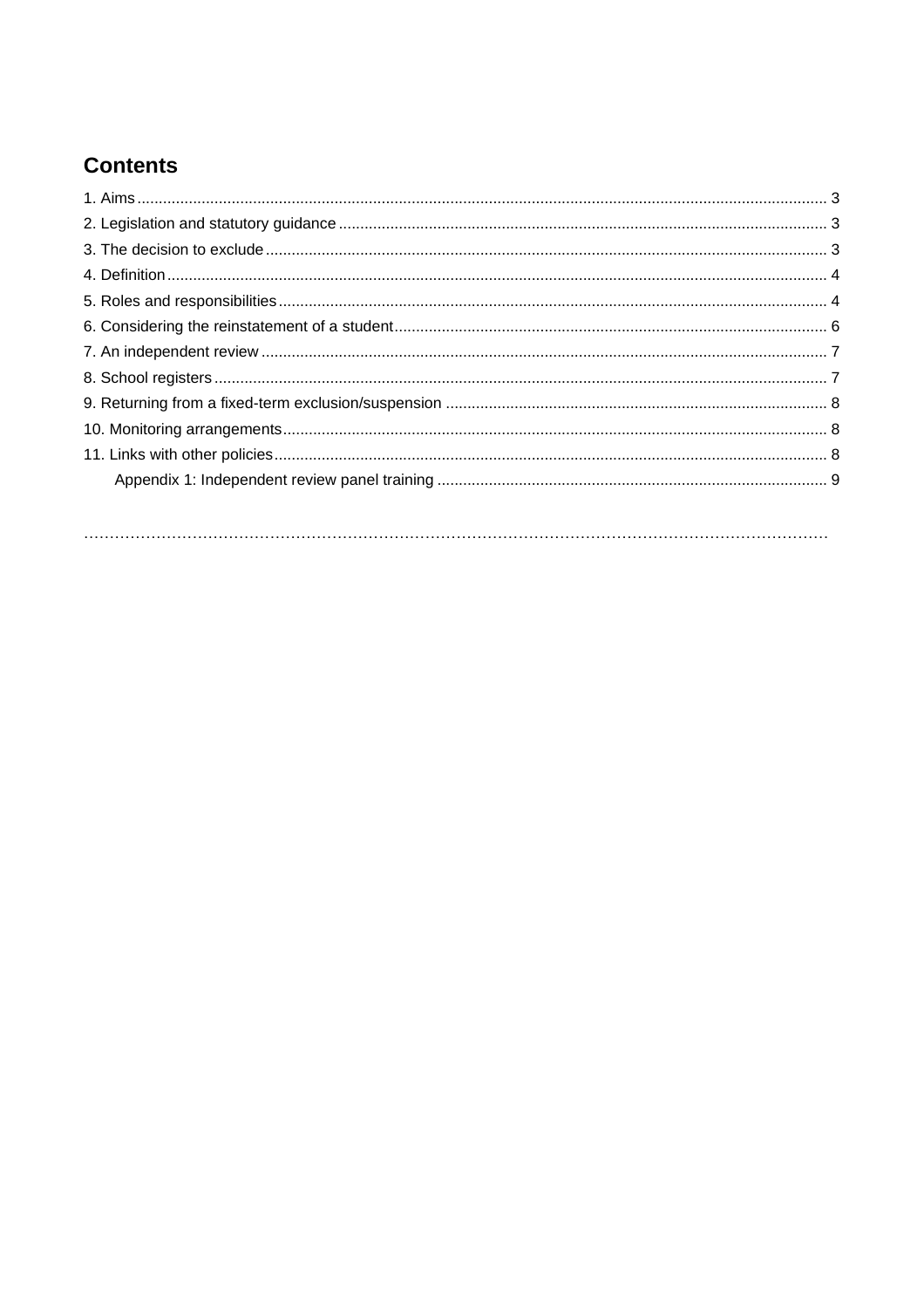# <span id="page-2-0"></span>**1. Aims**

Our school aims to ensure that:

- The exclusion/suspensions process is applied fairly and consistently
- The exclusion/suspensions process is understood by governors, staff, parents and students
- Students in school are safe and happy
- Students do not become NEET (not in education, employment or training)

# <span id="page-2-1"></span>**2. Legislation and statutory guidance**

This policy is based on statutory guidance from the Department for Education: [Exclusion/suspension](https://www.gov.uk/government/publications/school-exclusion) from [maintained schools, academies and student](https://www.gov.uk/government/publications/school-exclusion) referral units (PRUs) in England.

It is based on the following legislation, which outline schools' powers to exclude students:

- Section 52 of the [Education Act 2002,](http://www.legislation.gov.uk/ukpga/2002/32/section/52) as amended by the [Education Act 2011](http://www.legislation.gov.uk/ukpga/2011/21/contents/enacted)
- The School Discipline (Student [Exclusion/suspensions and Reviews\) \(England\) Regulations 2012](http://www.legislation.gov.uk/uksi/2012/1033/made)

In addition, the policy is based on:

- Part 7, chapter 2 of the [Education and Inspections Act 2006,](http://www.legislation.gov.uk/ukpga/2006/40/part/7/chapter/2) which looks at parental responsibility for excluded students
- Section 579 of the [Education Act 1996,](http://www.legislation.gov.uk/ukpga/1996/56/section/579) which defines 'school day'
- The [Education \(Provision of Full-Time Education for Excluded Students\) \(England\) Regulations 2007,](http://www.legislation.gov.uk/uksi/2007/1870/contents/made) as amended by [The Education \(Provision of Full-Time Education for Excluded Students\) \(England\)](http://www.legislation.gov.uk/uksi/2014/3216/contents/made)  [\(Amendment\) Regulations 2014](http://www.legislation.gov.uk/uksi/2014/3216/contents/made)

This policy complies with our funding agreement and articles of association.

### <span id="page-2-2"></span>**3. The decision to exclude/suspend**

Only the Associate Headteacher, or in the absence of the Associate Headteacher, the Deputy Headteacher, can exclude/suspend a student from school. A permanent exclusion will be taken as a last resort.

Our school is aware that off-rolling is unlawful. Ofsted defines off-rolling as:

"…the practice of removing a student from the school roll without a formal, permanent exclusion/suspension or by encouraging a parent to remove their child from the school roll, when the removal is primarily in the interests of the school rather than in the best interests of the student."

We are committed to following all statutory exclusion/suspensions procedures to ensure that every child receives an education in a safe and caring environment.

A decision to exclude/suspend a student will be taken only:

In response to serious or persistent breaches of the school's behaviour policy, and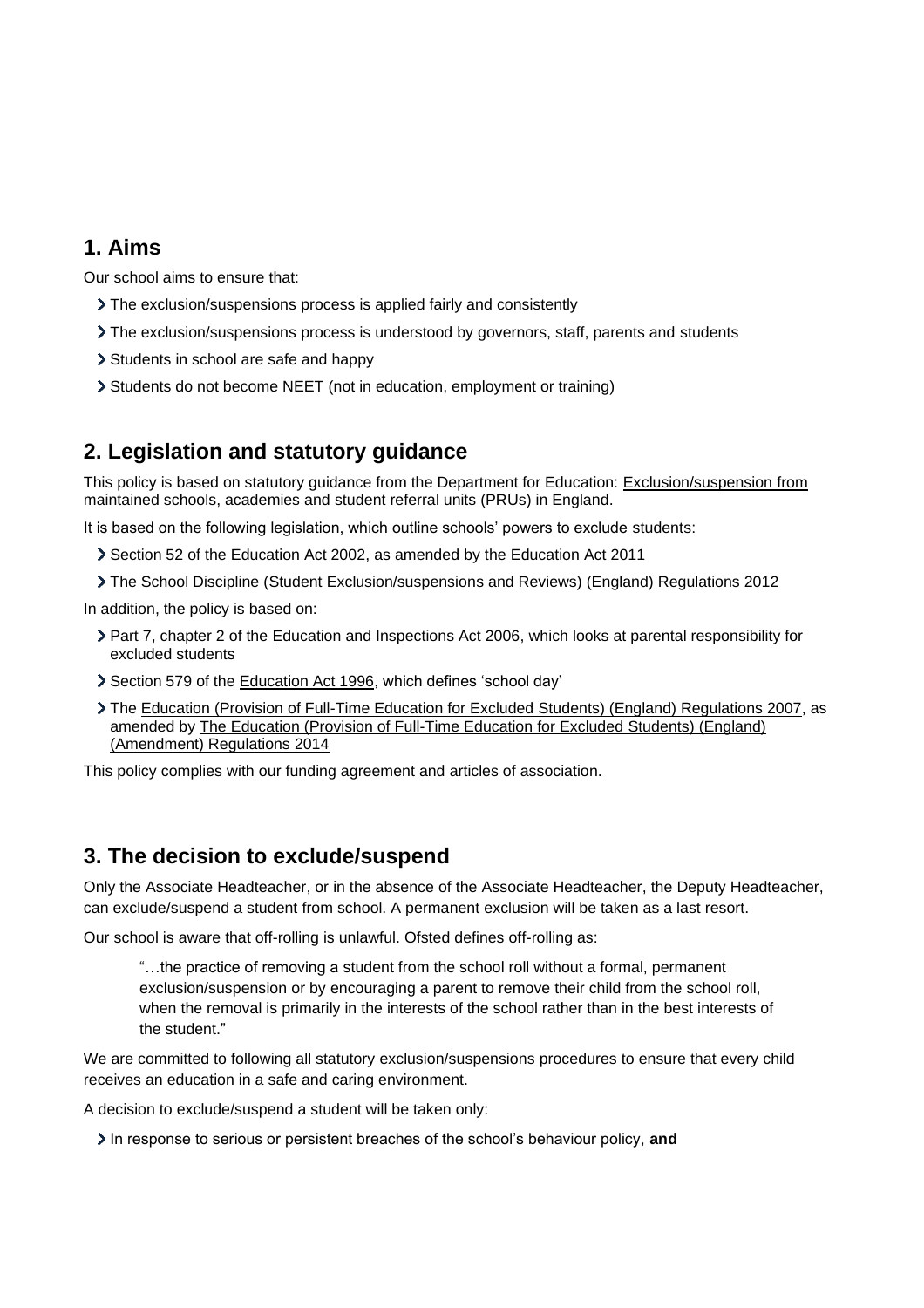If allowing the student to remain in school would seriously harm the education or welfare of others

Before deciding whether to exclude/suspend a student, either permanently or for a fixed period, the Associate Headteacher will:

- Consider all the relevant facts and evidence, including whether the incident(s) leading to the exclusion/suspension were provoked
- Give the student the opportunity to give their version of events
- Consider if the student has special educational needs (SEN)

#### **3.1 The balance of probabilities**

If the Headteacher is satisfied that on the balance of probabilities, the student did what he or she is alleged to have done, exclusion may be the outcome.

#### **3.2 Individual consideration**

In reaching a decision, the Headteacher will always look at each case on its own merits. Therefore, a tariff system, fixing a standard penalty for a particular action, is both unfair and inappropriate.

### <span id="page-3-0"></span>**4. Definition**

For the purposes of exclusions/suspensions, the school day is defined as any day on which there is a school session. Therefore, INSET or staff training days do not count as a school day.

### <span id="page-3-1"></span>**5. Roles and responsibilities**

#### **5.1 The Associate Headteacher**

#### **Informing parents**

The Associate Headteacher will immediately provide the following information, in writing, to the parents of an excluded/suspended student:

- > The reason(s) for the exclusion/suspension
- The length of a fixed-term exclusion/suspension or, for a permanent exclusion, the fact that it is permanent
- Information about parents'/carers' right to make representations about the exclusion/suspension to the governing body and how the student may be involved in this
- > How any representations should be made
- Where there is a legal requirement for the governing body to meet to consider the reinstatement of a student, and that parents/carers have a right to attend a meeting, be represented at a meeting (at their own expense) and to bring a friend

The Associate Headteacher will also notify parents by the end of the afternoon session on the day their child is excluded that for the first 5 school days of an exclusion/suspension, or until the start date of any alternative provision where this is earlier, parents/carers are legally required to ensure that their child is not present in a public place during school hours without a good reason. Parents/carers may be given a fixed penalty notice or prosecuted if they fail to do this.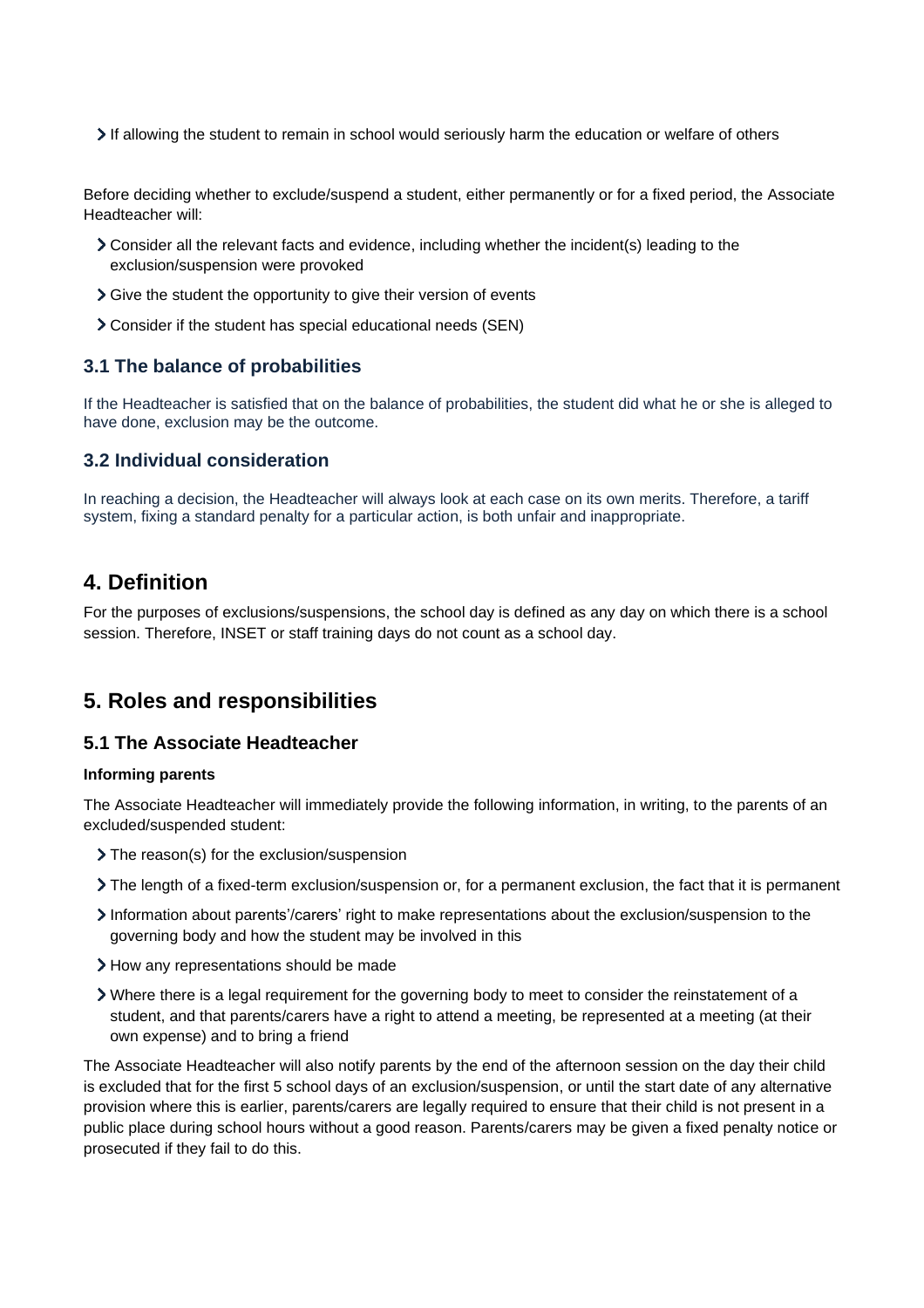If alternative provision is being arranged, the following information will be included when notifying parents of an exclusion/suspension:

- The start date for any provision of full-time education that has been arranged
- The start and finish times of any such provision, including the times for morning and afternoon sessions, where relevant
- The address at which the provision will take place
- Any information required by the student to identify the person they should report to on the first day

Where this information on alternative provision is not reasonably ascertainable by the end of the afternoon session, it may be provided in a subsequent notice, but it will be provided no later than 48 hours before the provision is due to start. The only exception to this is where alternative provision is to be provided before the sixth day of an exclusion/suspension, in which case the information can be provided with less than 48 hours' notice with parents'/carers consent.

#### **Informing the governing body and local authority**

The Associate Headteacher will immediately notify the governing body and the local authority (LA) of:

- A permanent exclusion/suspension, including when a fixed-period exclusion/suspension is followed by a decision to permanently exclude a student
- Exclusions/suspensions which would result in the student being excluded for more than 5 school days (or more than 10 lunchtimes) in a term
- Exclusions/suspensions which would result in the student missing a public examination

For a permanent exclusion, if the student lives outside the Local Authority in which the school is located, the Associate Headteacher will also immediately inform the student's 'home authority' of the exclusion/suspension and the reason(s) for it without delay.

For all other exclusion/suspensions, the Associate Headteacher will notify the governing body and Local Authority once a term.

#### **5.2 The governing body**

The governing body has a duty to consider the reinstatement of an excluded student (see section 6).

Within 14 days of receipt of a request, the governing body will provide the secretary of state and the Local Authority with information about any exclusion/suspensions in the last 12 months.

For a fixed-period exclusion/suspension of more than 5 school days, the Local Authority will arrange suitable full-time education for the student. This provision will begin no later than the sixth day of the exclusion/suspension.

Provision does not have to be arranged for students in the final year of compulsory education who do not have any further public examinations to sit.

#### **5.3 The Local Authority**

For permanent exclusion, the Local Authority is responsible for arranging suitable full-time education to begin no later than the sixth day of the exclusion/suspension.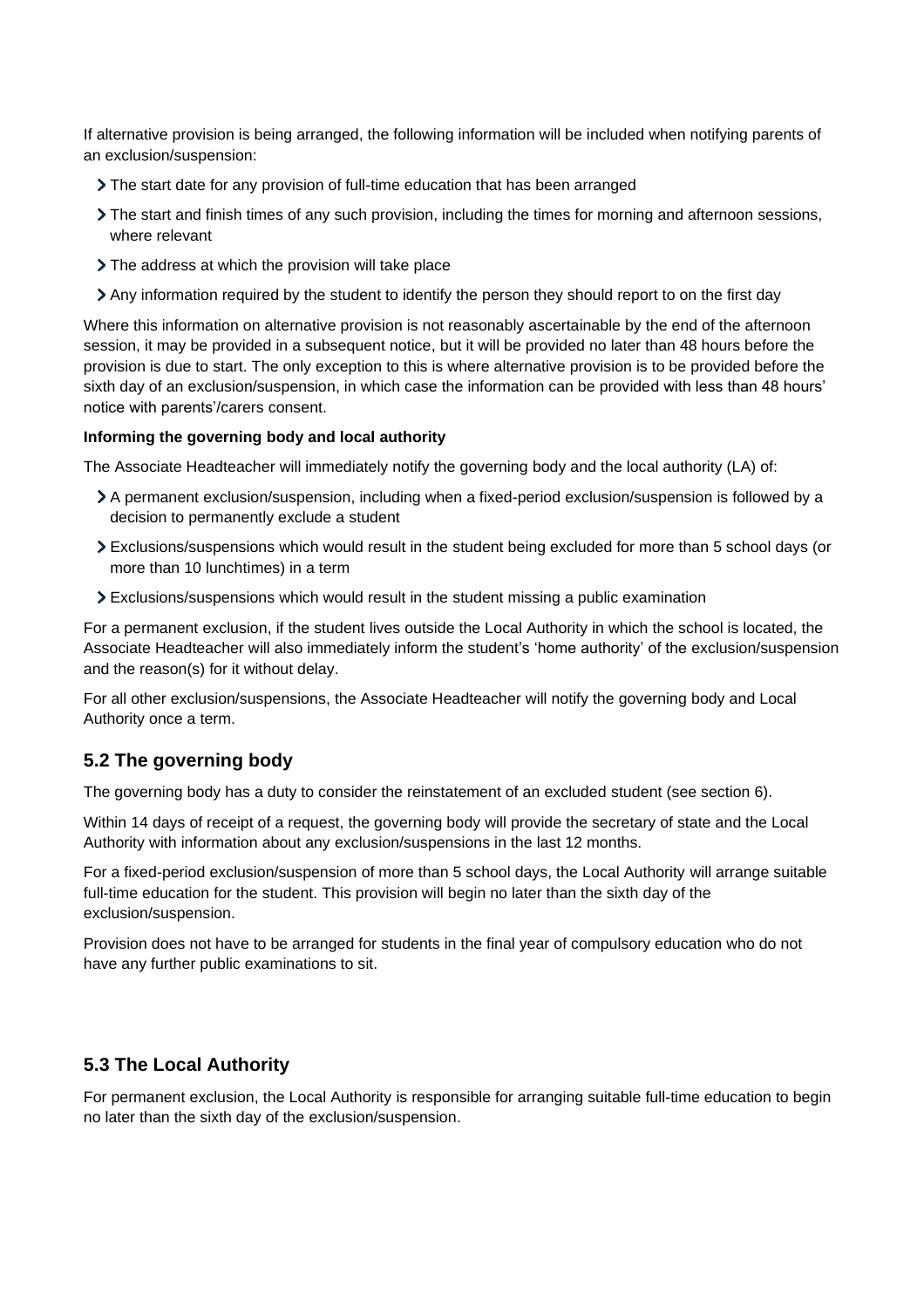# <span id="page-5-0"></span>**6. Considering the reinstatement of a student**

The governing body will consider the reinstatement of an excluded student within 15 school days of receiving the notice of the exclusion/suspension if:

- > The exclusion is permanent
- It is a fixed-term exclusion/suspension which would bring the student's total number of school days of exclusion/suspension to more than 15 in a term
- $\sum$  It would result in a student missing a public examination or national curriculum test

If requested to do so by parents/carers, the governing body will consider the reinstatement of an excluded student within 50 school days of receiving notice of the exclusion/suspension if the student would be excluded from school for more than 5 school days, but less than 15, in a single term.

Where an exclusion/suspension would result in a student missing a public examination, the governing body will consider the reinstatement of the student before the date of the examination. If this is not practicable, the governing body will consider the exclusion/suspension and decide whether or not to reinstate the student.

The governing body can either:

- Decline to reinstate the student, or
- Direct the reinstatement of the student immediately, or on a particular date

In reaching a decision, the governing body will consider whether the exclusion/suspension was lawful, reasonable and procedurally fair and whether the Associate Headteacher followed their legal duties. They will decide whether or not a fact is true 'on the balance of probabilities', which differs from the criminal standard of 'beyond reasonable doubt', as well as any evidence that was presented in relation to the decision to exclude.

Minutes will be taken of the meeting, and a record of evidence considered kept. The outcome will also be recorded on the student's educational record.

The governing body will notify, in writing, the Associate Headteacher, parents and the Local Authority of its decision, along with reasons for its decision, without delay.

Where an exclusion is permanent, the governing body's decision will also include the following:

- > The fact that it is permanent
- Notice of parents'/carers right to ask for the decision to be reviewed by an independent review panel, and:
	- The date by which an application for an independent review must be made
	- The name and address to whom an application for a review should be submitted
	- That any application should set out the grounds on which it is being made and that, where appropriate, reference to how the student's SEN are considered to be relevant to the exclusion/suspension
	- That, regardless of whether the excluded student has recognised SEN, parents/carers have a right to require the Local Authority to appoint an SEN expert to attend the review
	- Details of the role of the SEN expert and that there would be no cost to parents/carers for this appointment
	- That parents/carers must make clear if they wish for an SEN expert to be appointed in any application for a review
	- That parents/carers may, at their own expense, appoint someone to make written and/or oral representations to the panel, and parents/carers may also bring a friend to the review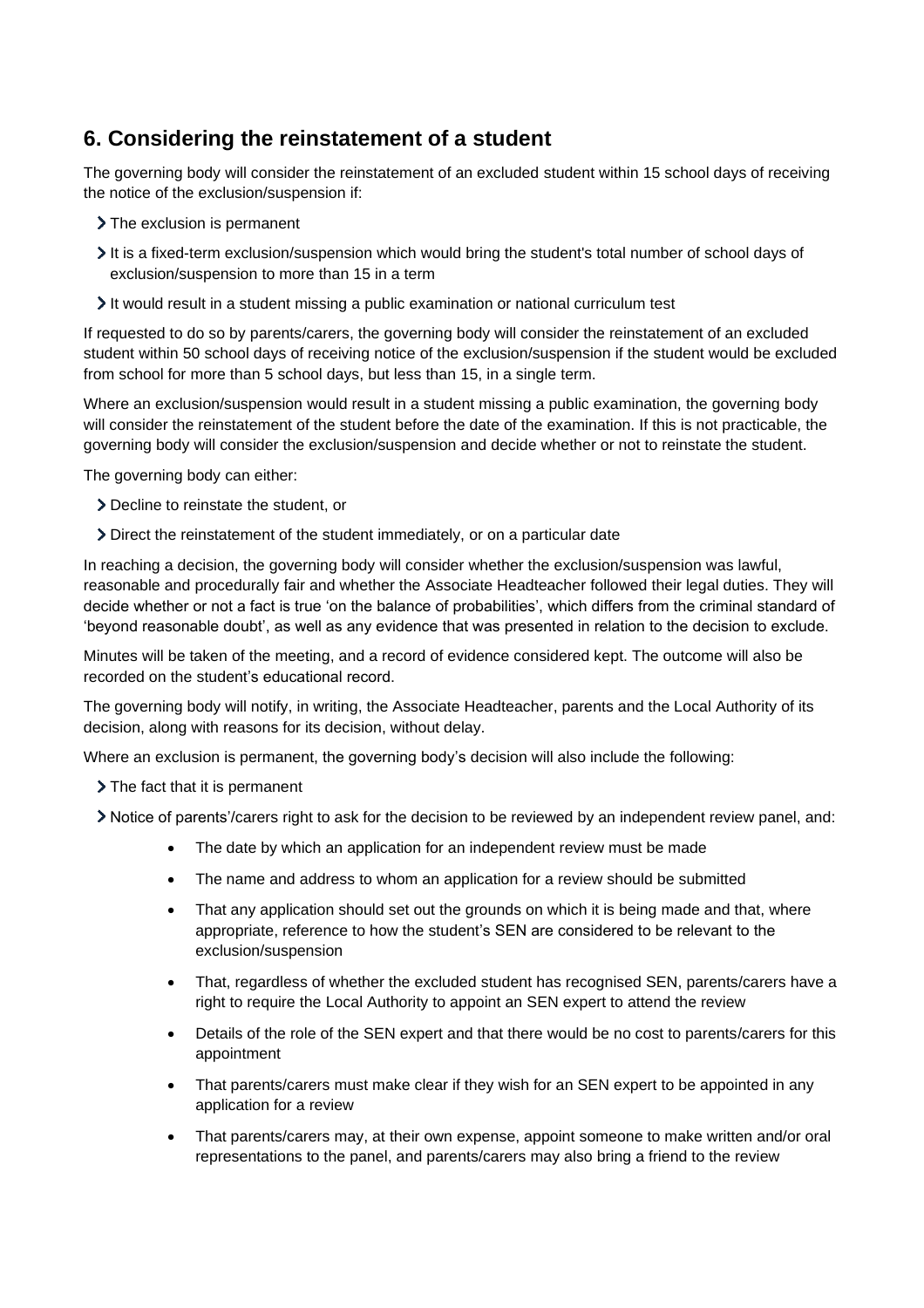That if parents/carers believe that the exclusion/suspension has occurred as a result of discrimination, they may make a claim under the Equality Act 2010 to the first-tier tribunal (special educational needs and disability), in the case of disability discrimination, or the county court, in the case of other forms of discrimination. A claim of discrimination made under these routes should be lodged within 6 months of the date on which the discrimination is alleged to have taken place

# <span id="page-6-0"></span>**7. An independent review**

If parents/carers apply for an independent review, the Local Authority will arrange for an independent panel to review the decision of the governing body not to reinstate a permanently excluded student.

Applications for an independent review must be made within 15 school days of notice being given to the parents by the governing body of its decision to not reinstate a student.

A panel of 3 or 5 members will be constituted with representatives from each of the categories below. Where a 5-member panel is constituted, 2 members will come from the school governors category and 2 members will come from the Headteacher category.

- A lay member to chair the panel who has not worked in any school in a paid capacity, disregarding any experience as a school governor or volunteer
- School governors who have served as a governor for at least 12 consecutive months in the last 5 years, provided they have not been teachers or Associate Headteachers during this time
- Headteachers or individuals who have been a Headteacher within the last 5 years

A person may not serve as a member of a review panel if they:

- Are a member of the Arden Multi Academy Trust, or governing body of the excluding school
- Are the Associate Headteacher of the excluding school, or have held this position in the last 5 years
- Are an employee of the Arden Multi Academy Trust, or the governing body, of the excluding school (unless they are employed as a Headteacher at another school)
- Have, or at any time have had, any connection with the Arden Multi Academy Trust, school, governing body, parents/carers or student, or the incident leading to the exclusion, which might reasonably be taken to raise doubts about their impartiality
- Have not had the required training within the last 2 years (see appendix 1 for what training must cover)

A clerk will be appointed to the panel.

The independent panel will decide one of the following:

- Uphold the governing body's decision
- Recommend that the governing body reconsiders reinstatement
- Quash the governing body's decision and direct that they reconsider reinstatement (only when the decision is judged to be flawed)

The panel's decision can be decided by a majority vote. In the case of a tied decision, the chair has the casting vote.

### <span id="page-6-1"></span>**8. School registers**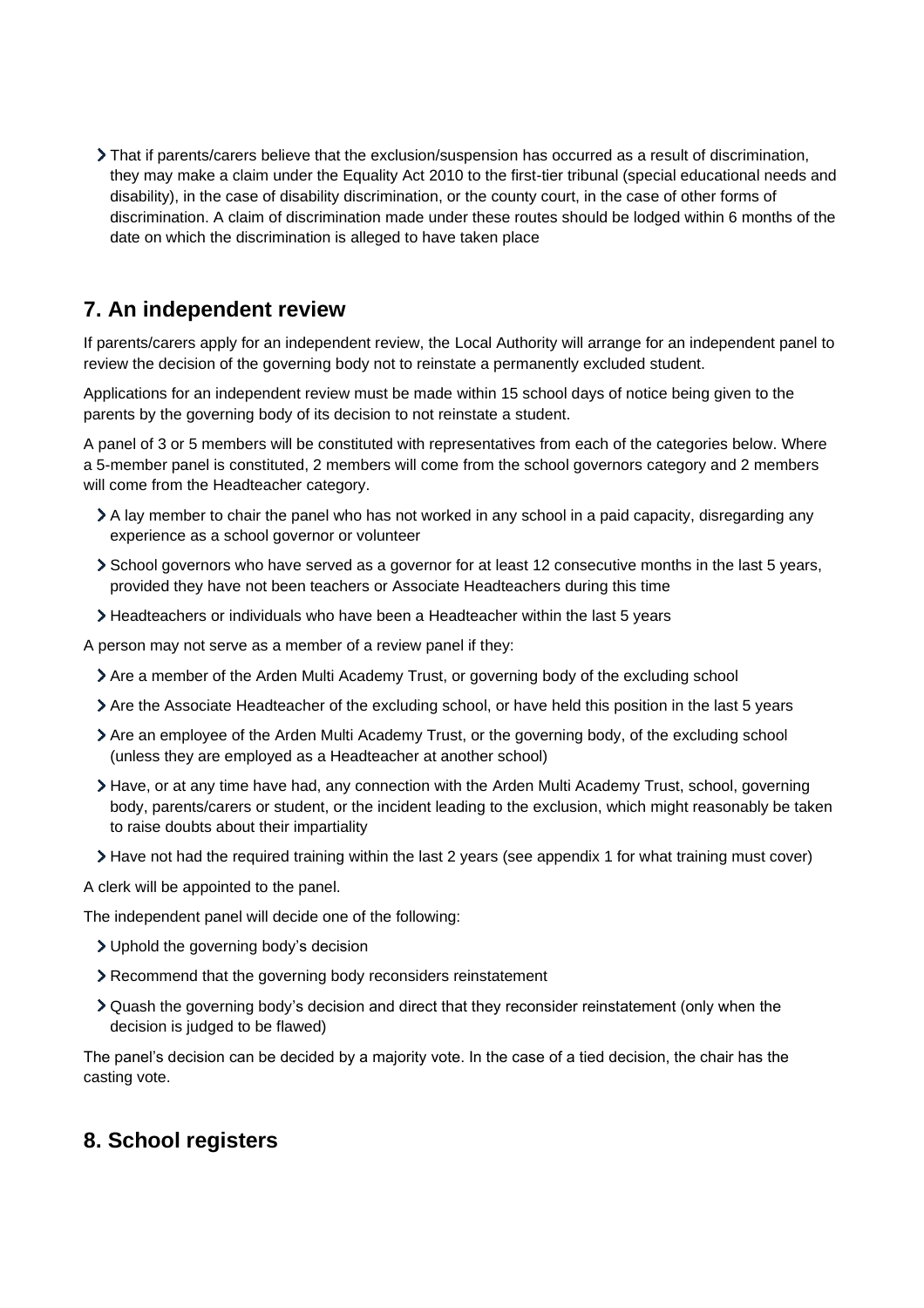A student's name will be removed from the school admissions register if:

- 15 school days have passed since the parents/carers were notified of the exclusion panel's decision to not reinstate the student and no application has been made for an independent review panel, or
- The parents/carers have stated in writing that they will not be applying for an independent review panel

Where an application for an independent review has been made, the governing body will wait until that review has concluded before removing a student's name from the register.

Where alternative provision has been made for an excluded student and they attend it, code B (education offsite) or code D (dual registration) will be used on the attendance register.

Where excluded students are not attending alternative provision, code E (absent) will be used.

### <span id="page-7-0"></span>**9. Returning from a fixed-term exclusion/suspension**

Following a fixed-term exclusion/suspension, a re-integration meeting will be held involving the student, parents/carers, a member of senior staff and other staff, **where appropriate.**

The following measures may be implemented when a student returns from a fixed-term exclusion/suspension:

> Agreeing a behaviour contract > Putting a student 'on report' > Refocus > Loss of social time > Reintegration plan > Pastoral monitoring > Band changes Class changes > Reduced timetable Alternative provision

## <span id="page-7-1"></span>**10. Monitoring arrangements**

The Deputy Headteacher for Behaviour, Safety and Welfare monitors the number of exclusion/suspensions every term and reports back to the Executive Headteacher of Arden Multi Academy Trust, the Associate Headteacher for Lode Heath School and the governing body. They also liaise with the local authority to ensure suitable full-time education for excluded students.

This policy will be reviewed by the Deputy Headteacher for Behaviour, Safety and Welfare every year. At every review, the policy will be approved the governing body.

# <span id="page-7-2"></span>**11. Links with other policies**

This exclusion/suspensions policy is linked to our

- Behaviour policy
- SEN policy and information report